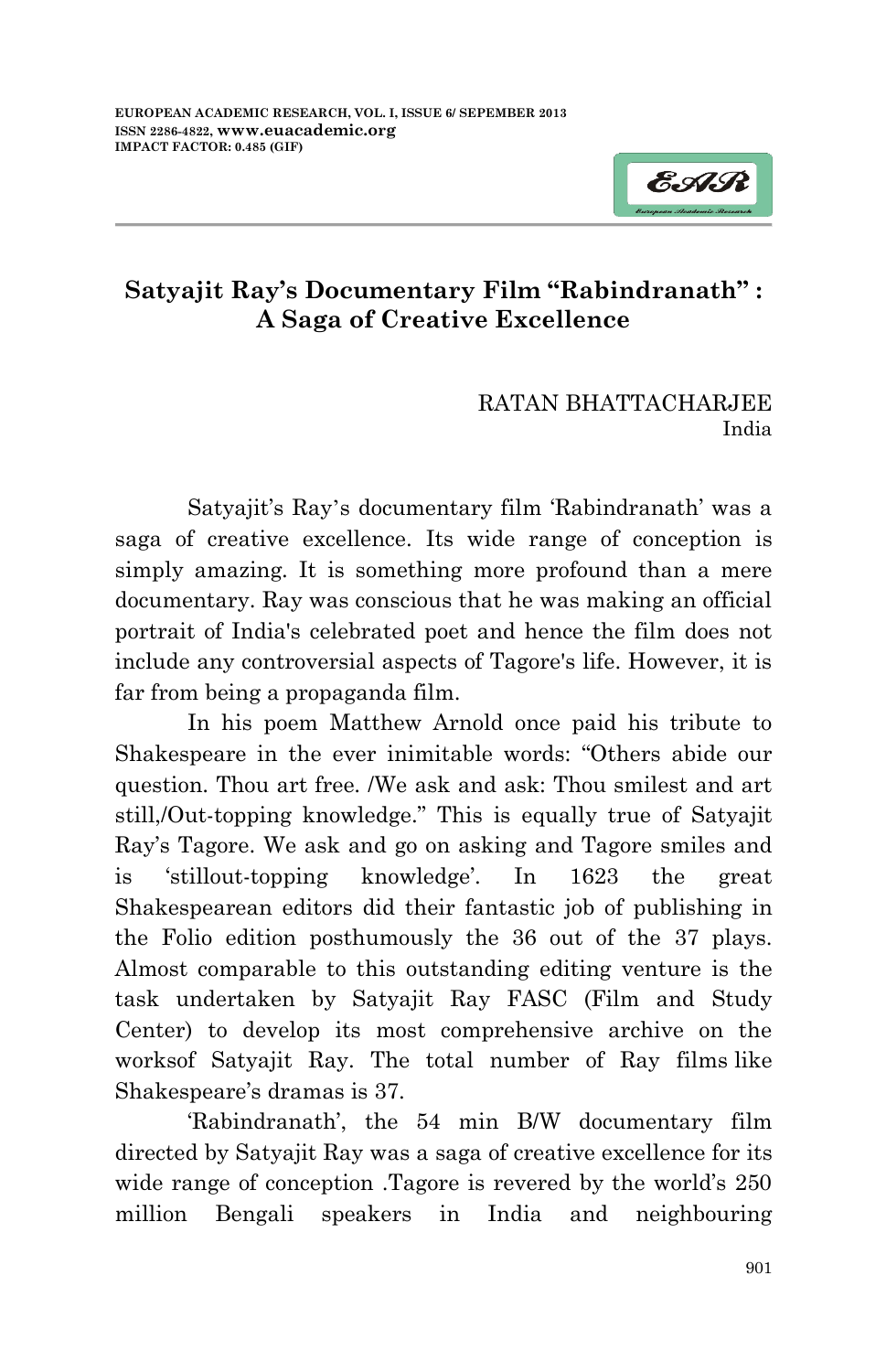Bangladesh. Celebrations had begun all over the world to mark the 150th anniversary of the birth of iconic poet and playwright Rabindranath Tagore, the first Asian to win the Nobel Prize for literature in 1913. The year 2011 is special since it marks the 150th anniversary of Tagore's birth. The documentary was made to celebrate Tagore's birth centenary in May 1961. In that sense, the documentary on Tagore also has its golden jubilee to celebrates it has passed fifty years after its production. Ray was conscious that he was making an official portrait of India"s ever -celebrated poet and hence the film does not include any controversial aspects of Tagore"s life. In making the film, he pries into every aspect of his production. Ray's eye for detail and the old magic of his genius does not let go of the documentary, a tour-de-force. The camera is wielded like a conductor's baton as it strikes chords deep in the mind. In a serene, classical style the documentary progresses and we can still hear in its message the voice of a great artist who had been again and again applauded by Kurosawa or James Ivory or Huston.

In his book, *Our Films, Their Films*, Ray wrote that Calcutta was far removed from the hub of things. Ray had evidently learnt more from Henri Cartier-Bresson than just a fetish for available-light photography. But even here too he excelled in taking the snapshots like an artist. He seems to have painted his picture with the right brush on the easel. However, it is far from being a propaganda film like "Sikkim" which sparked off huge amount of controversies. It is perfect as a work of art as well in its music and visual graphic. Films Division of India holds 8000 titles on Documentaries, Short Films and Animation Films in its archives. These films range from events of Socio-cultural importance to political events. Since October 1993, Ray FASC has taken small steps to help correct this cultural loss. It has helped establish The Society for the Preservation of Satyajit Ray Films .The Ray Society, has arranged for the screening of the documentary on Tagore's life.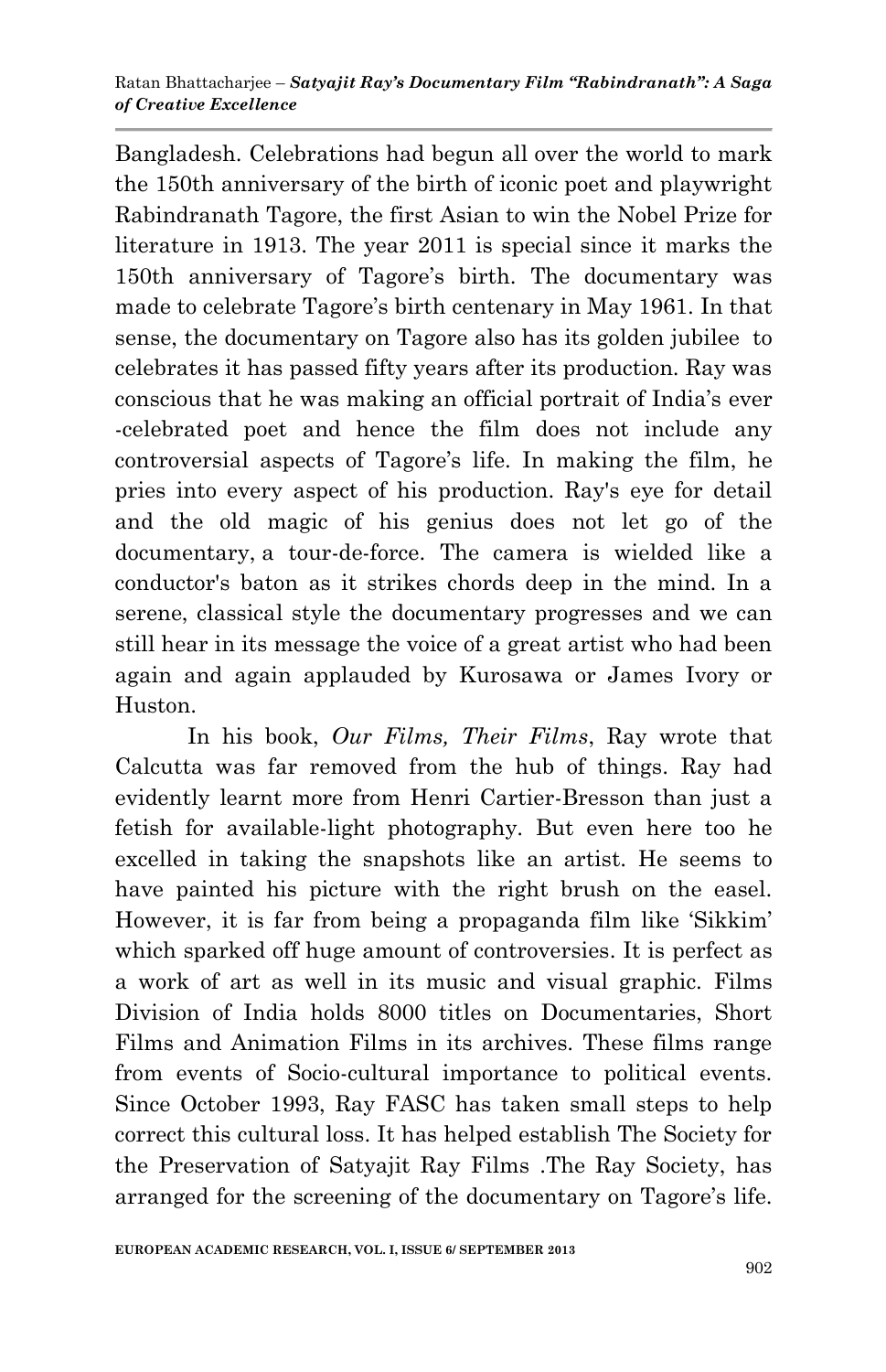The film won in 1961 President's Gold Medal in New Delhi and Golden Seal at Locarno. It was specially mentioned in Montevideo in 1962. Very few documentaries can claim this kind of distinction. Akira Kurosawa, perhaps the greatest of Ray's admirers among his fellow directors, told Robinson : "Mr. Ray is a wonderful and respectful man. I feel that he is a "giant" of the movie industry."(*The Times*, Aug 18, 2005).

The documentary film 'Rabindranath' comprises dramatized episodes from the poet's life and archived images and documents. Ray himself was proud of the delineation of the boyhood days of Tagore, the most moving and lyrical part indeed: "Ten or twelve minutes of it are the most moving and powerful things that I have produced" Shaw is said to have commented in his friend circle. The other parts of the documentary are no less mesmerizing, especially the part where Tagore had accompanied his father in the North India tour. This journey by train with his father was an outstanding picturisation of the two great souls communicating with each other thus throwing light on the secret influences the spiritual thoughts of Tagore which were to bloom as flowers in his later life. Dulal Dutta is simply unique in editing and Bansi Chandragupta in his Art Direction and Soumendu Ray in cinematography have given the Documentary an incredible height of excellence. Ray himself completed the script and directed the film and also excels in writing commentaries which are examples of lucid and yet dignified expression. Ray gradually moves towards the climax and goes in an epic style to narrate the detached episodes of his life. Ray focuses on various activities of Tagore. The object of Tagore's visit to England was to understand the education of the West. In Santiniketan, his motto was rural welfare. It was to make the world smaller that he envisioned the setting up of a new university of the most untraditional character. Ray discussed how the translation of Gitanjali got the final shape and won him the Nobel prize. Tagore was all praise for Rothenstein and W.B.Yeats. Tagore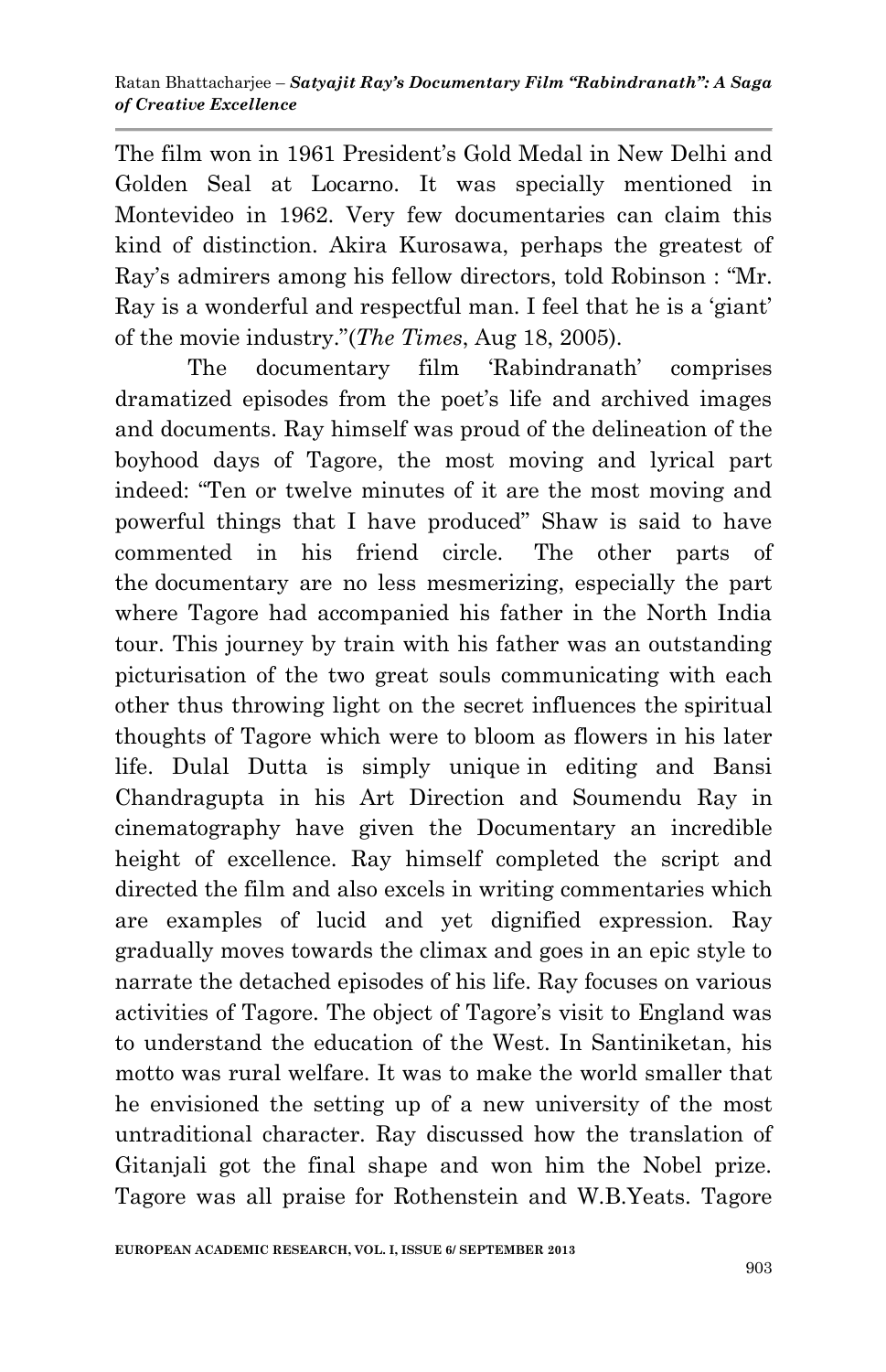was shocked at the degradation of human beings and in a tone of vehement denouncement and protest, he returned his knighthood title. He was one of the great signatories such as Jagadish Chandra Bose, Romain Rolland, Einstein and Gandhi and signing in favour of the World peace.

The only controversial thing if any in the documentary relates to the Gandhi –Tagore relationship which has been highlighted in the film. Gandhi and Tagore, in spite of their greater differences on many socio-political issues, with their deeper affinities on other levels were able to transcend all occasional barriers. The call of duty was of greater importance to Tagore than looking after his own broken health. The man who loved freedom all through his life wrote the song which Ray beautifully used in the film as a playback: "Amar mukti aloi aloi ei akashe.' In the depiction of the last years of Tagore's life Ray took all care as a director and as a writer of commentaries which comprises all the outstanding watersheds of activities and literary milestones of his life. Tagore's ever wandering soul was restless. He never stayed in the same room or same house at Santiniketan. This restlessness reflects the ever liveliness of the young mind of Tagore who composed along with his sublime lines, the nonsense rhymes for the children. He had in himself a child. Ray has avoided detailing this aspect in the documentary. The film ends with Tagore's song sung in his own voice: "Mone" rekho …" which was interspersed I the film with many scenes of his later life till his passing away in 1941. As Shakespeare had returned for the last four years to his native home in Stratford on Avon , so did Tagore left Santiniketan not to return there again as he preferred to live the last days of his life at his Jorasanko house where the boy Tagore roamed on the corridor looking outside casting his poetic glance on the open blue sky.

Tagore has influenced many global leaders throughout the time Albert Einstein, Mahatma Gandhi, Aung San Suu Kyi, Octavio Paaz and Satyajit Ray. The "myriad minded man" as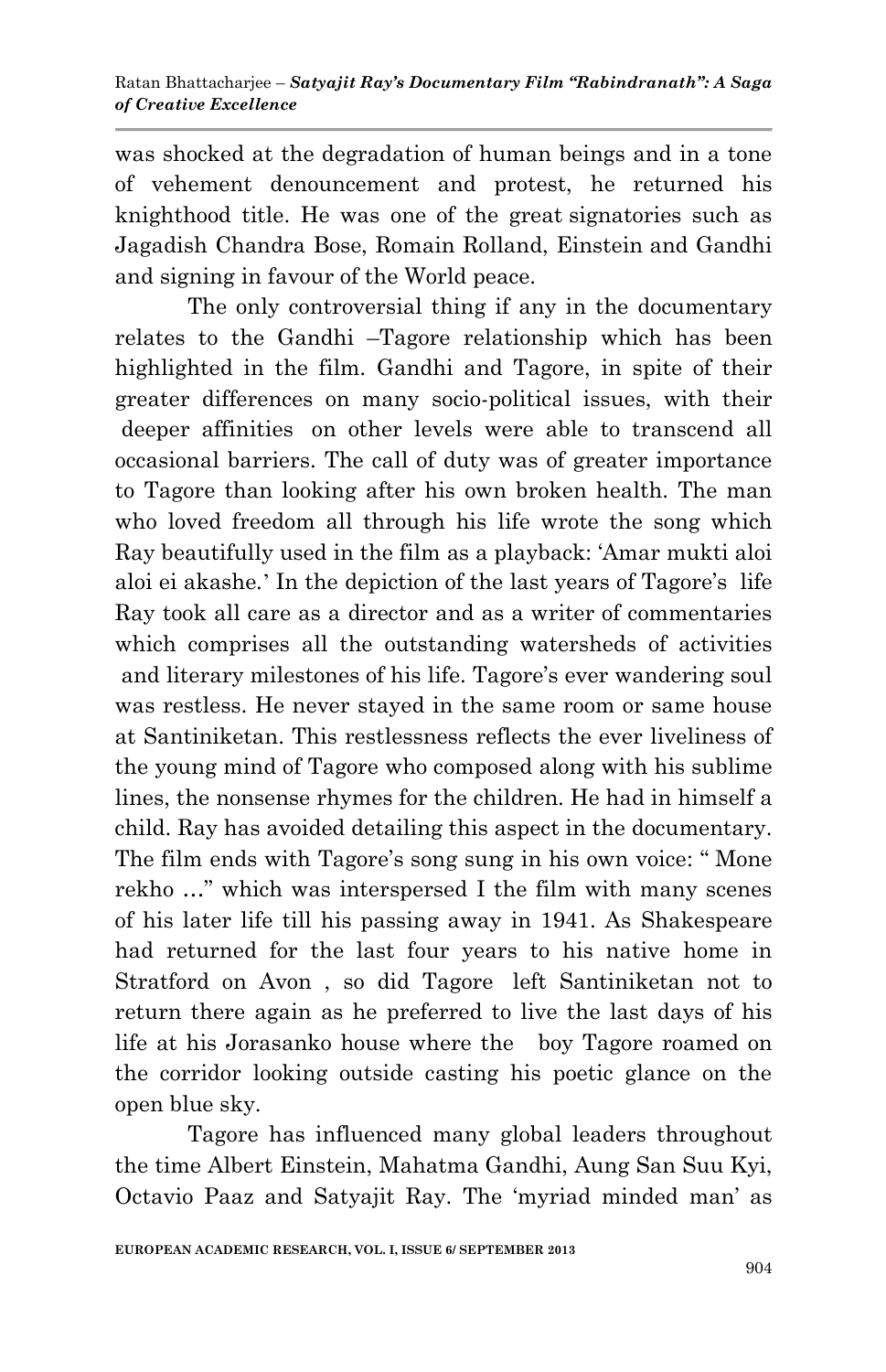Andrew Robinson told about him was modern in his approach and outlook and the documentary focused beautifully on this aspect of Tagore. On Tagore's sesquicentennial birth anniversary the documentary was screened in 2011, in the Museum of Fine Arts Houston where the Curator of Film and Video section, Marian Luntz gave a welcome note to the audience and introduced Tagore and Ray to the audience. (*Times of India*, July 27, 2011). Houston-based well-known writer Prof Chitra Divakaruni delved into various aspects of Tagore's creativity in her keynote speech aptly named "Glimpses of Tagore". (TOI Aricle, July 27) Her powerful speech focused on the relationship of Gandhi and Tagore. The documentary that Ray himself said to be one of his most intense creations, gave the viewers a kaleidoscopic entry into the most eventful part of the modern Indian history. Ray's work drove the message of why Mahatma Gandhi called him "Gurudev" home quite convincingly.

Even at this senile stage of his life when he was eighty, the poet possessing a heroic soul registered his voice of protest against Fascism. He mourned the crumbling ruins of the European civilization although he never stopped hoping a "new dawn" in the spirit of his beloved poet Shelley who also dreamt of the "New Millennium" after the Reign of Terror following the French Revolution. He composed his last message for the world in which he vehemently criticized the barbaric aggression against the East by Europe. He was shocked to see this barbaric face of the civilised (erstwhile) Europe which he himself saw in its human contours. The display of Tagore's handwritten copies of poems during this part of the film and his golden voice beaming with hope add a multiple dimensions to the audio- visual effect. He mourned that the crumbling civilization stood like a vast heap of futility. Yet Tagore did not lose faith in man. Andrew Robinson regarded Rabindranath Tagore: as the "Myriad-minded Man" and this is the main thrust in Ray"s film script. Like the five Satyajit Ray films, Charulata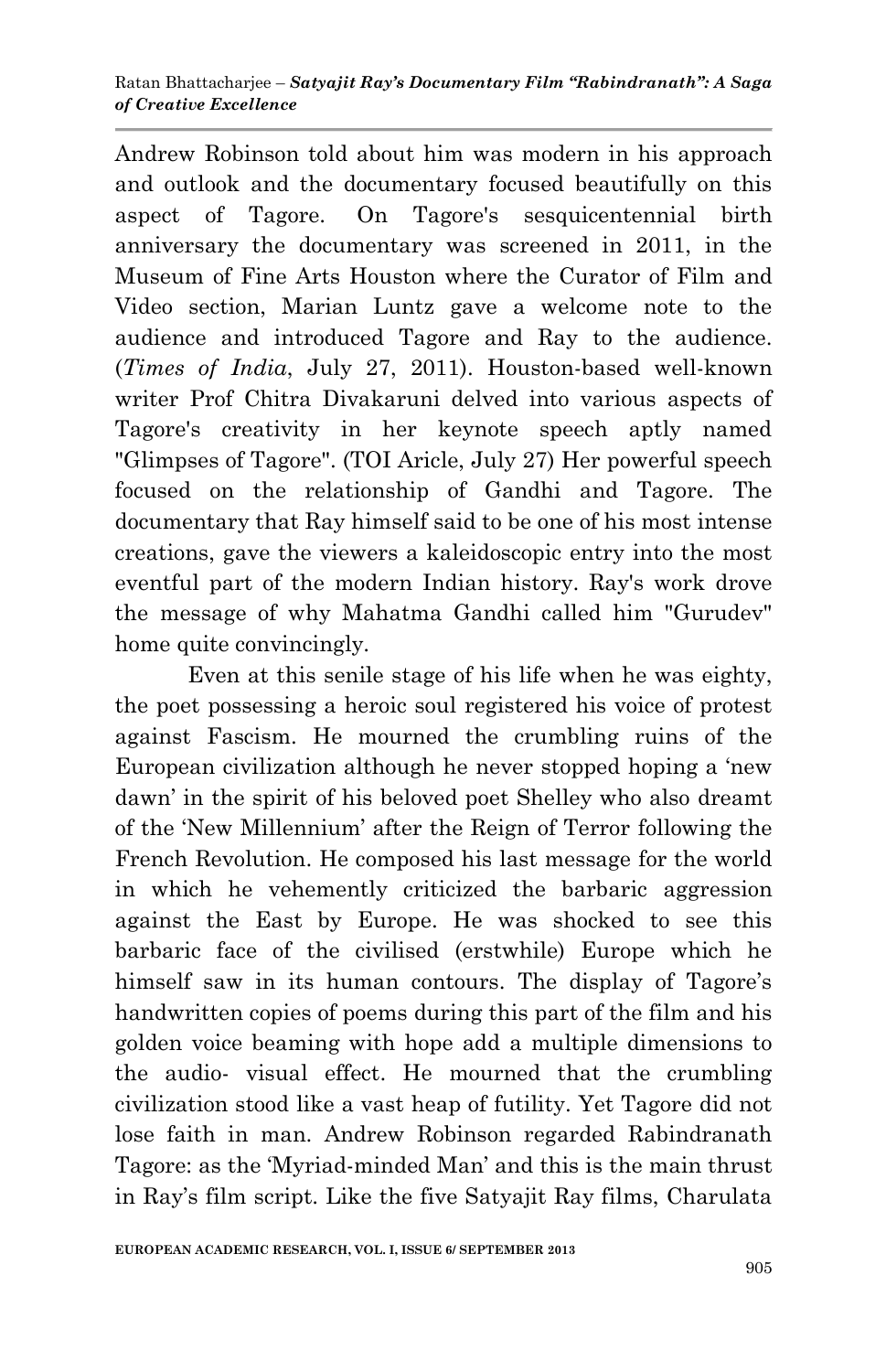(1964) The Music Room (1958) Pather Panchali (1955) and Nights in the Forest (1969) The Chess Players (1977), the documentary should not be missed. This is how Ray raised the documentary to such a height which even a very few films can claim. Ray"s friend James Ivory watched Pather Panchali in the USA in the late 1950s and remarked that it literally changed his life and it set him on the road to directing films in India, and then in the West. Satyajit Ray and John Huston, the larger-than-life director of The Maltese Falcon and Moby Dick, had much in common. But Huston himself wrote: "I recognised the footage as the work of a great film-maker. I liked Ray enormously on first encounter. Everything he did and said supported my feelings on viewing the film." (Times, 2005) Raya Chatterjee, Sovanlal Ganguli, Smaran Ghosal, Purnendu Mukherjee, Kallol Bose, Subir Bose, Phani Nan, Norman Ellis have made the documentary vivid by their powerful acting. The dawn will come from the East where the sun rise with the promise to be fulfilled about the unvanquished man leaves surmounting all barriers to win back his lost heritage. The film ends with the horizons being resonant with the melodious chorus singing "Oi mahamanab ashe / Dike dike romanco jage…" Akira Kurosawa remarked about Satyajit Ray"s first film, Pather Panchali (The Song of the Little Road). "I can never forget the excitement in my mind after seeing it." (Robinson:The Inner Eye 45) This is the real feeling of the audience after seeing all his films, and even the documentary film 'Rabindranath' deserves mention in its impact. It is always more important for Satyajit Ray to do even the smaller things with a great care whatever it may be - a documentary or a film. The documentary was made to celebrate Tagore's birth centenary in May 1961. Ray was conscious that he was making an official portrait of India"s celebrated poet and hence the film does not include any controversial aspects of Tagore"s life. The film comprises dramatized episodes from the poet's life and archived images and documents. However, it is far from being a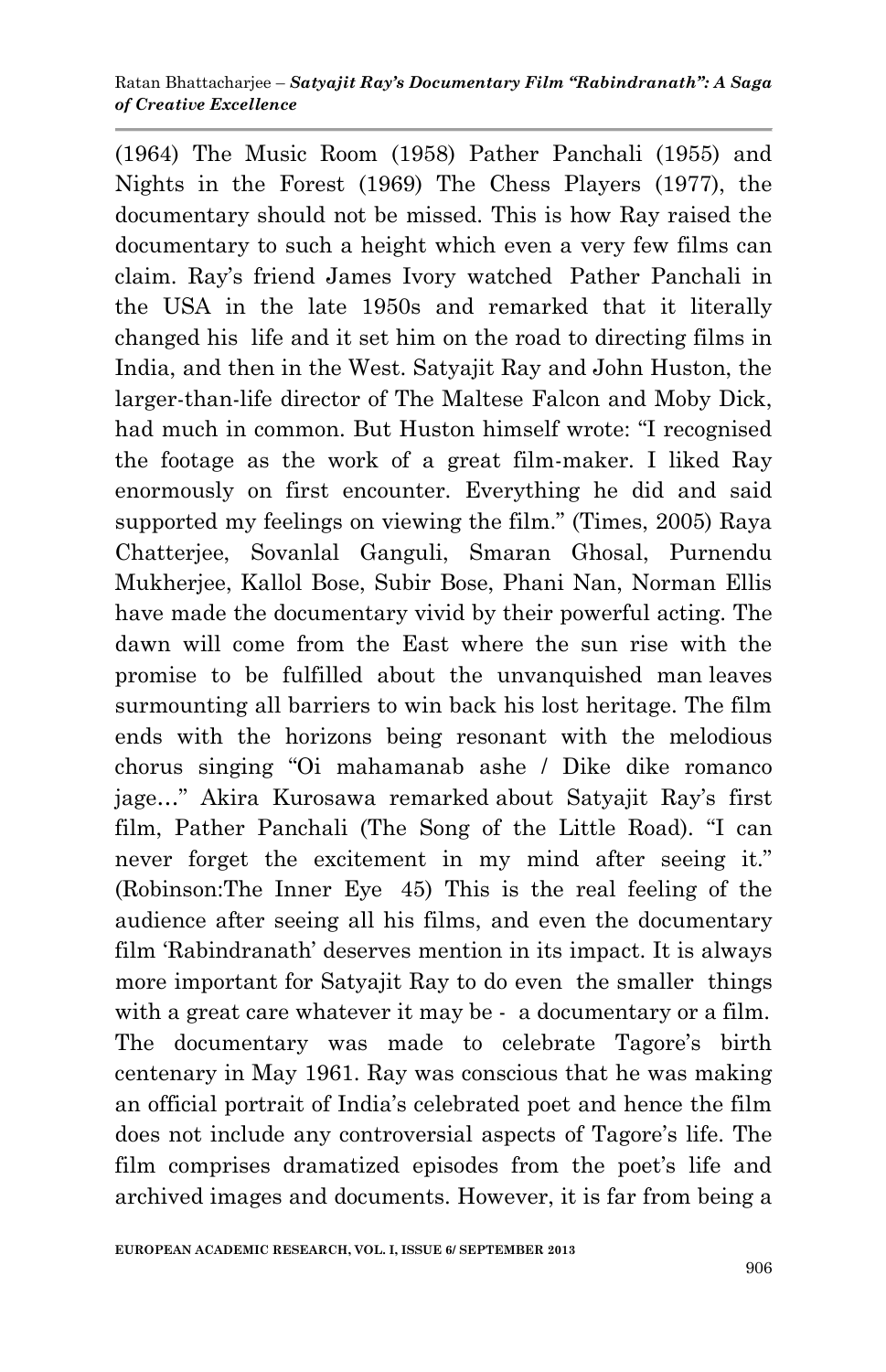propaganda film. The documentary details the life and work of the celebrated Bengali writer Rabindranath Tagore (1861- 1941). He was awarded the Nobel Prize for Literature in 1913 because of his profoundly sensitive, fresh and beautiful verse, by which, with consummate skill, he has made his poetic thought, expressed in his own English words, a part of the literature of the West. The dramatized sequences of boy Rabi (Rabindranath Tagore) and young Tagore in his twenties are moving and lyrical. Ray has been reported to have said, "Ten or twelve minutes of it are among the most moving and powerful things that I have produced".

## **BIBLIOGRAPHY:**

#### **Primary sources:**

Ray, Satyajit. 1961. *Rabindranath Tagore*. Documentary. [www.youtube.com/watch?v=SPqQ7-XuLeA](http://www.youtube.com/watch?v=SPqQ7-XuLeA)

> **Important facts about the Documentary:** Script. commentary & Direction: Satyajit Ray 1961, India. Documentary, 54 min, B/W Producer: Films Division, Govt. of India Cinematography: Soumendu Roy Editing: Dulal Dutta Art Direction: Bansi Chandragupta Music: Jyotirindra Moitra Cast :Raya Chatterjee, Sovanlal Ganguli, Smaran Ghosal, Purnendu Mukherjee, Kallol Bose, Subir Bose, Phani Nan, Norman Ellis

Ray, Satyajit. 1993. *Our Films, Their Films*. Calcutta: Disha Book/Orient Longman. 3rd edition.

## **Secondary Sources:**

\_\_\_\_\_\_\_\_\_. 1997. *Rabindranath Tagore: An Anthology*. Picador.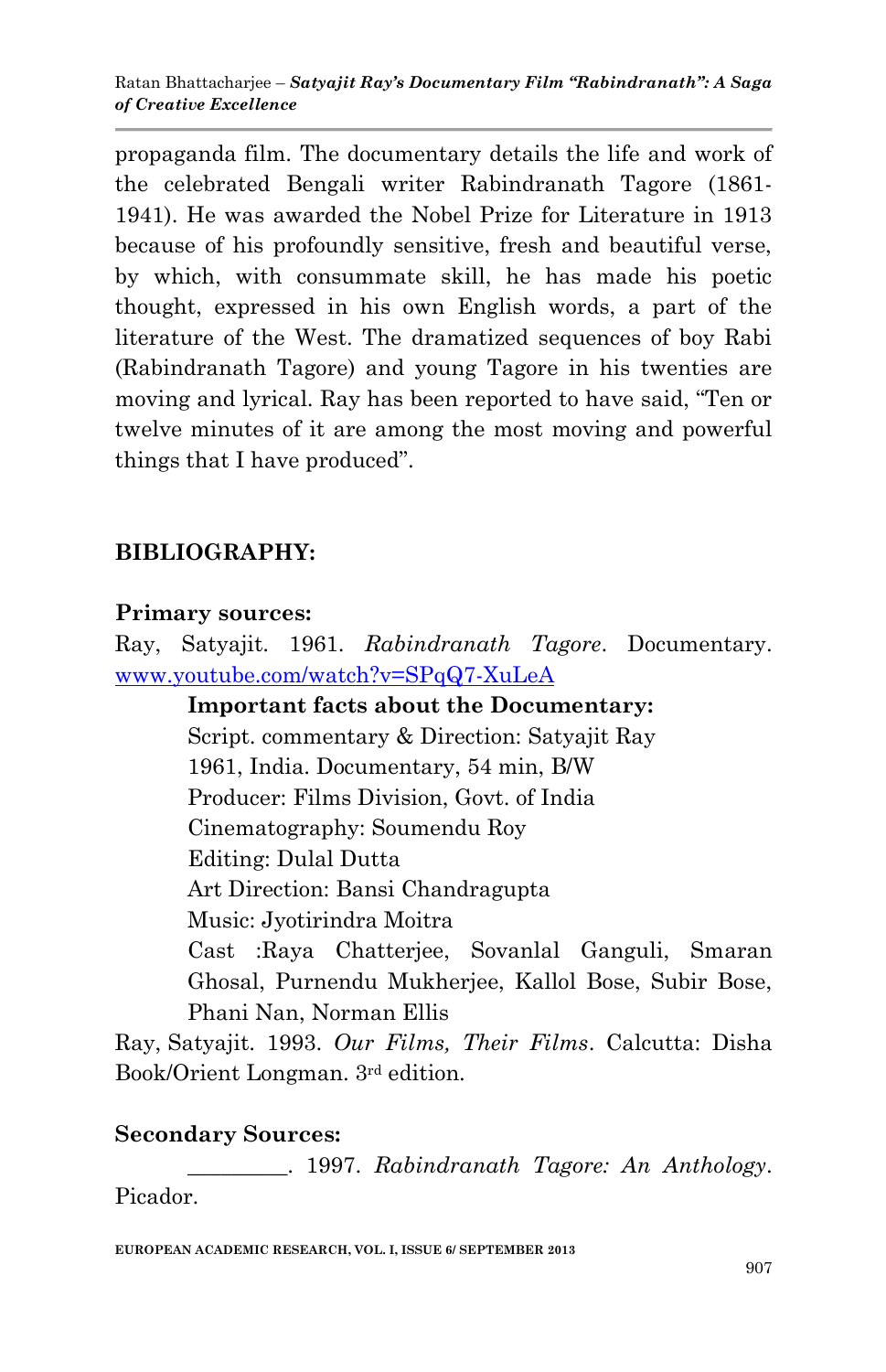Ratan Bhattacharjee – *Satyajit Ray's Documentary Film "Rabindranath": A Saga of Creative Excellence*

\_\_\_\_\_\_\_\_\_. 1976. *Romain Rolland and Gandhi Correspondence.* Foreword by Jawaharlal Nehru. New Delhi: Government of India.

*\_\_\_\_\_\_\_\_\_.* 1969. *Yasunari Kawabata. The Existence and Discovery of Beauty.* Translated by V.H. Viglielmo. Tokyo: The Mainichi Newspapers.

\_\_\_\_\_\_\_\_. 1961. *Rabindranath Tagore: A Centenary Volume, 1861-1961*. New Delhi: Sahitya Akademi.

Kripalani, Krishna. *Tagore: A Life*.

\_\_\_\_\_\_\_\_. "Einstein and Tagore Plumb the Truth." *The New York Times Magazine*, August 10, 1930. Republished in Dutta and Robinson. *Selected Letters of Rabindranath Tagore.*

\_\_\_\_\_\_\_\_. Online Review. *Tagore*, Satyajit Ray Film & Study Collection.

Berlin, Isaiah. 1997. "Rabindranath Tagore and the Consciousness of Nationality." In *The Sense of Reality: Studies in Ideas and Their History*. New York: Farrar, Straus and Giroux.

Dutta, Krishna and Andrew Robinson. Eds. 1997. *Selected Letters of Rabindranath Tagore.* Cambridge University Press.

Dutta, Krishna and Andrew Robinson. 1995. *Rabindranath Tagore: The Myriad-Minded Man*. St. Martin's Press.

Dyson, Ketaki Kushari. 1988. *In Your Blossoming Flower-Garden: Rabindranath Tagore and Victoria Ocampo*. New Delhi: Sahitya Akademi.

Ghai, Subhas. 2011. "Double punch of Rabindranath Tagore and Satyajit Ray." *The Times of India*. Art and Culture. Jul 27, 2011.

Kripalani, Krishna. 1971. *Tagore: A Life*. 2nd edition. New Delhi: Orient Longman.

Nanda, B.R. 1989. *Mahatma Gandhi*. Oxford University Press.